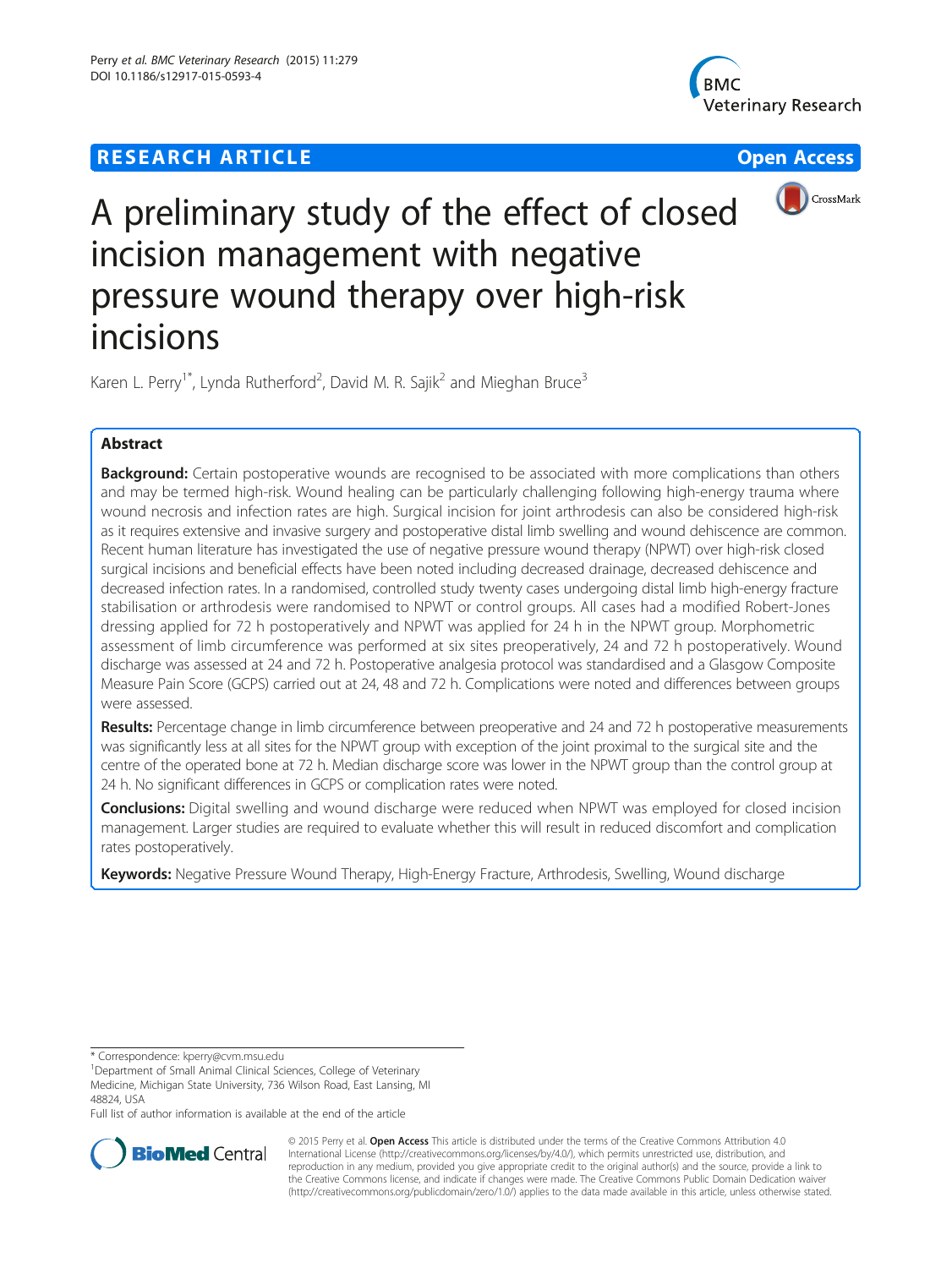#### Background

Certain postoperative wounds are recognised to be associated with more complications than others and may be termed high-risk. Problems associated with wound healing may lead to postoperative wound dehiscence, infection and additional surgical procedures [\[1](#page-10-0)]. Wound healing can be particularly challenging following high-energy trauma to the soft tissue and underlying bone, such as with high-energy fractures, with wound necrosis and infection rates reaching as high as 33–50 % in some series [[1\]](#page-10-0). Surgical incisions following joint arthrodesis can be considered high-risk as arthrodesis is an extensive and invasive surgery, involving more soft tissue trauma and subsequent inflammation than typical internal fixation [[2\]](#page-10-0), with significant postoperative swelling and compromised circulatory drainage of the distal limb being possible sequelae [\[2](#page-10-0)]. Distal limb swelling features significantly as a postoperative complication following arthrodesis as this can result in difficultly achieving a tension free closure and predispose to postoperative infection [\[3](#page-10-0), [4](#page-10-0)]. In some cases severe wound dehiscence following arthrodesis has been reported to necessitate euthanasia or limb amputation [\[5\]](#page-10-0).

The promotion of wound healing through localised suction drainage is accepted practice [\[6](#page-10-0), [7](#page-10-0)]. It has been suggested that components of excess wound fluid may serve as both physical and chemical deterrents to wound healing [\[7](#page-10-0)]. The positive manipulation of tissue growth by applied mechanical forces is also well established, as in distraction osteogenesis and soft tissue expansion. Negative pressure wound therapy (NPWT) achieves both with the primary mechanisms of action being removal of excess wound fluid and transmission of mechanical forces to the surrounding tissue with resultant deformation of the extracellular matrix and cells [\[8\]](#page-10-0). The technique of NPWT involves the use of an open-cell foam or gauze dressing placed in the wound defect and sealed with an adhesive drape. A fenestrated evacuation tube is connected to an adjustable vacuum source, applying controlled NPWT uniformly to all tissues on the inner surface of the wound [[9, 10\]](#page-10-0). This technique converts an open wound into a controlled and temporarily closed environment [\[10\]](#page-10-0), and can be used to achieve a variety of treatment goals which vary according to the patient and wound characteristics [[11](#page-10-0)]. The advantage of this is to increase and facilitate wound healing. It has become a favoured method for wound management in human patients because of its simple nature and ability to manage complex wounds with high efficacy [[9\]](#page-10-0).

Numerous applications of NPWT have been reported in humans including wounds with exposed bone, tendon or hardware, acute burns and as an adjunct to skin grafting [[9\]](#page-10-0). In the veterinary literature, reported uses have included acute open wounds [[12](#page-10-0)], a large skin wound

over the dorsum of a cat [[13\]](#page-10-0), distal extremity wounds [[14\]](#page-10-0), peristomal necrosis following prepubic urethrostomy [\[15](#page-10-0)], urine-induced skin and thigh muscle necrosis following traumatic urethral rupture [\[16](#page-10-0)], wounds with exposed metallic implants [\[17](#page-10-0)] and as an adjunct to free full-thickness skin grafts [\[8](#page-10-0)]. Negative pressure wound therapy has also been found to be a useful adjunct in the treatment of open high-energy injuries in human orthopaedic patients [\[18](#page-10-0)]. Most current studies have focused on the use of NPWT in open wounds to assist healing by secondary intention, however, based on the mechanisms of action described, the favourable effects of NPWT should exist with a surgical wound that has been sutured but which is draining [\[1\]](#page-10-0). Recent human literature has investigated the use of NPWT over high-risk closed surgical incisions such as following tibial plateau, pilon and calcaneal fractures [[19](#page-10-0)] and median sternotomy [\[20](#page-10-0)] wounds which are associated with a high risk of complications including dehiscence. Beneficial effects have been cited as decreased drainage, decreased incidence of dehiscence, decreased infection rates and improved wound healing [[1, 19](#page-10-0), [20\]](#page-10-0). A further study using finite element analysis and bench modelling, demonstrated that the application of NPWT over closed surgical incisions decreased the lateral stresses around the incision, changed the direction of the stresses to a distribution more typical of intact tissue and increased the force required to disrupt the closed incision by approximately 50 % [[21](#page-10-0)]. It is also postulated that this adjunct to wound closure may decrease the pain and swelling associated with these wounds [\[22](#page-10-0)].

The authors have experienced a high rate of distal limb swelling and wound complications following highenergy fractures or arthrodesis of the distal limbs, particularly in feline patients. The purpose of our study was to evaluate the use of NPWT over these high-risk incisions by assessing limb swelling, wound drainage, pain and complication rate with patients managed with NPWT compared to standard postoperative management. A further objective of this pilot study was to obtain data which would allow sample sizes to be calculated for a further study designed to demonstrate a significant effect. Our hypothesis was that the use of NPWT would significantly reduce distal limb swelling, wound drainage, pain and complication rate when applied over these high-risk incisions.

## Results

Twenty animals were enrolled in the study, 13 (65 %) dogs and 7 (35 %) cats which were divided into ten NWPT and ten control patients. Demographic data are summarised in Table [1](#page-2-0). No data was missing except for long-term complications in two of the control group and two NPWT patients that were lost to follow-up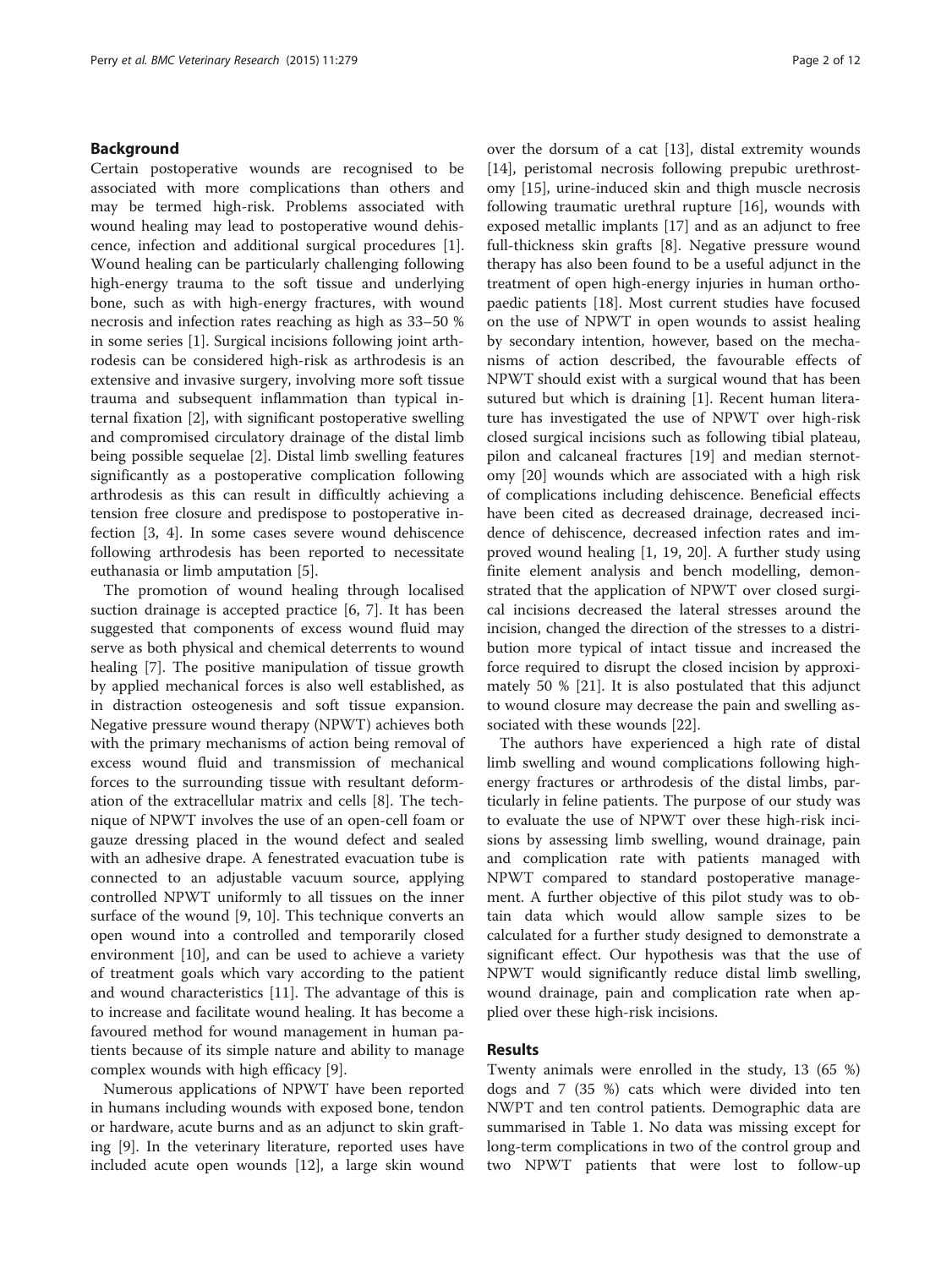<span id="page-2-0"></span>Table 1 Demographic data for control and NPWT groups<sup>a</sup>

| Variable                  | Control $(n = 10)$                         | NPWT $(n = 10)$ | p-val        |  |
|---------------------------|--------------------------------------------|-----------------|--------------|--|
| Species                   |                                            |                 | 1            |  |
| Canine                    | 7(70%                                      | 6(60%)          |              |  |
| Feline                    | 3 (30 %)                                   | 4 (40 %)        |              |  |
| Age                       | 31.5 (17.50 to 41.25) 83.5 (45.2 to 105.0) |                 | 0.03         |  |
| Sex                       |                                            |                 | 0.61         |  |
| Male entire               | 4 (40 %)                                   | $2(20\%)$       |              |  |
| Male neutered             | 3 (30 %)                                   | 5 (50 %)        |              |  |
| Female entire             | $1(10\%)$                                  | $0(0\%)$        |              |  |
| Female neutered           | $2(20\%)$                                  | 3 (30 %)        |              |  |
| Sex (male or female)      |                                            |                 | $\mathbf{1}$ |  |
| Male                      | 7 (70 %)                                   | 7 (70 %)        |              |  |
| Female                    | 3 (30 %)                                   | 3 (30 %)        |              |  |
| Limb                      |                                            |                 | 0.61         |  |
| Right thoracic            | 5 (50 %)                                   | $3(30\%)$       |              |  |
| Left thoracic             | 3 (30 %)                                   | 3 (30 %)        |              |  |
| Right pelvic              | $0(0\%)$                                   | $2(20\%)$       |              |  |
| Left pelvic               | $2(20\%)$                                  | $2(20\%)$       |              |  |
| Limb (thoracic or pelvic) |                                            |                 | 0.63         |  |
| Thoracic                  | 8(60%)                                     | 6(60%           |              |  |
| Pelvic                    | 2(20%                                      | 4 (40 %)        |              |  |
| Surgery type              |                                            |                 | 0.37         |  |
| Fracture                  | 7(70%                                      | 4 (40 %)        |              |  |
| Arthrodesis               | $3(30\%)$                                  | 6(60%)          |              |  |
| Duration of follow-up     | 10.5 (1 to 36)                             | 10.0 (1 to 40)  | 0.85         |  |

<sup>a</sup>Data are median (25<sup>th</sup> to 75<sup>th</sup> quartile) or numbers (%) in each group<br><sup>b</sup>Assessment of differences between groups (Fisher's exact test or Mann-

Assessment of differences between groups (Fisher's exact test or Mann–Whitney U test)

(duration of follow-up for these patients ranged from 3– 13 days). Patients were followed-up for a median of 10 weeks (range 1 to 40 weeks).

There were six (30 %) male entire, eight (40 %) male neutered, one (5 %) female entire and five (25 %) female neutered animals in the study. Ages ranged from 9 months to 144 months (12 years), the median age was 43 months (3 years and 7 months).

Eight (40 %) animals had surgery on the right thoracic limb, six (30 %) on the left thoracic limb, two (10 %) on the right pelvic limb and four (20 %) on the left pelvic limb. There were 11 fracture repairs and 9 arthrodesis procedures. Seven (64 %) fracture cases were randomised to the control group and four (36 %) to the NPWT group. Three (33 %) arthrodesis cases were randomised to the control group and six (67 %) to the NPWT group.

There were no significant differences between the treatment groups except for age. The median age in the controls was 31.5 months (IQ: 17.5 to 41.25) compared

to 83.5 (IQ: 45.25 to 105.0) months in the NPWT group  $p$ -value<sup>b</sup> (Mann–Whitney test  $p = 0.03$ ).

# Percentage change from preoperative measurement comparing control and NPWT groups

The primary outcome of interest was the postoperative swelling of the digits (percentage change from preoperative measurements at the proximal interphalangeal joints (PIPJ) and distal interphalangeal joints (DIPJ). At the PIPJ, the difference in median percentage change from preoperative measurement between the control and NPWT groups was −27.1 % (CI: −38.7 to 11.3 %) at 24 h postoperatively and  $-24.8$  % (CI:  $-44.7$  to  $-7.7$  %) at 72 h. At the DIPJ the difference in the median percentage change between control and NPWT groups was −28.7 % (CI: −37.2 to −15.8 %) at 24 h postoperatively and −26.5 % (CI: −50.0 to −7.0 %) at 72 h postoperatively. The percentage change for the six sites on the limb that underwent surgery at 24 and 72 h postoperatively and the average percentage change at these times are summarised in Table [2.](#page-3-0) The percentage change was lower in the NPWT group at all sites, at both times, with significant differences observed at all sites except at the joint proximal to the surgical site at 72 h, and the midbone measurement at 72 h.

## Modified glasgow composite pain scores

Three NPWT patients and one control patient had their analgesia reduced prior to scheduled by the analgesia protocol. This was due to sedation and nausea in the presence of a Glasgow composite measure pain score (GCPS) below three in all cases. Two control patients and one NPWT patient had their analgesia increased beyond the protocol. In two cases a fentanyl infusion was required to maintain a GCPS below six during the first 24 h postoperatively while in one control patient, it was not possible to reduce the buprenorphine to 0.02 mg/kg at the scheduled time as the patient became inappetent and scored over six on the GCPS. Buprenorphine reduction in this patient was achieved 24 h later than the standard protocol. The median pain score 24 h postoperatively was three in both the control (IQ: 3 to 4) and NPWT groups (IQ: 1.5 to 4), with no evidence against null hypothesis that the pain scores were equal (Mann– Whitney U test:  $p = 0.57$ ). The median pain score at 48 h postoperatively was three (IQ: 2 to 3) in the control group and one (IQ: 1 to 2.75) in the NPWT group, however there was only very weak evidence to suggest there was a difference between the groups (Mann–Whitney U test:  $p = 0.17$ ). The median pain score at 72 h postoperatively was 1.5 (IQ: 1 to 2.75) in the control group and one (IQ: 1 to 1.75) in the NPWT group, with no evidence to suggest the true difference in ranks was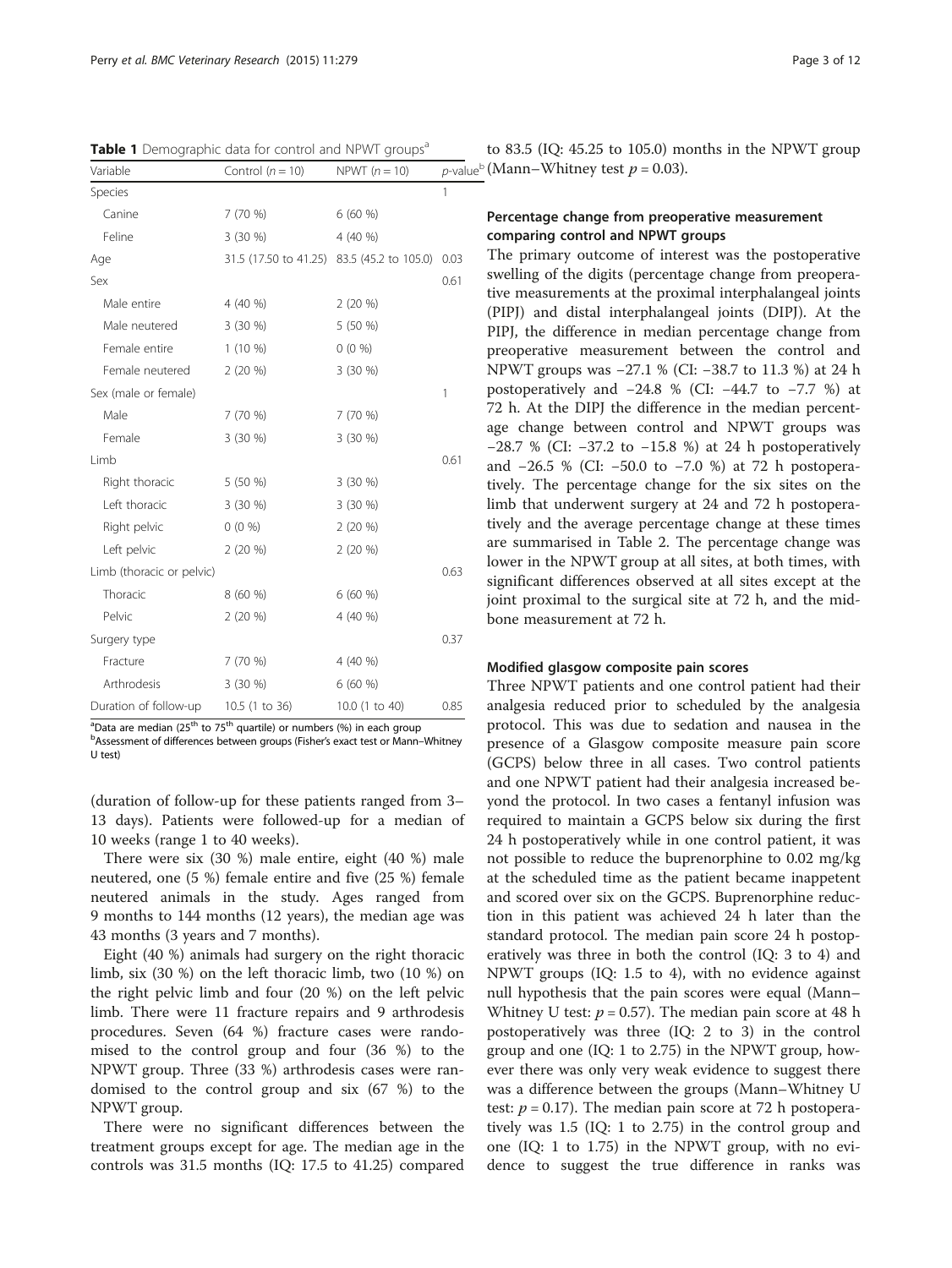|                                 | Time | Median (25 <sup>th</sup> to 75 <sup>th</sup> Quartile) |                           |                 |                            | Difference in medians |                             |                         |  |
|---------------------------------|------|--------------------------------------------------------|---------------------------|-----------------|----------------------------|-----------------------|-----------------------------|-------------------------|--|
| Measurement                     |      |                                                        | Control $(n = 10)$        | NPWT $(n = 10)$ |                            | (95 % C)              |                             | $p$ -value <sup>a</sup> |  |
| Proximal interphalangeal joint  | 24 h | 19.1                                                   | $(10.2 \text{ to } 24.6)$ | $-8.0$          | $(-14.1 \text{ to } -0.6)$ | $-27.1$               | $(-38.7 \text{ to } -11.3)$ | 0.002                   |  |
|                                 | 72 h | 14.6                                                   | $(4.7 \text{ to } 23.2)$  | $-10.2$         | $(-16.7 \text{ to } 0.8)$  | $-24.8$               | $(-44.7 \text{ to } -7.7)$  | 0.002                   |  |
| Distal interphalangeal joint    | 24 h | 20.3                                                   | $(14.0 \text{ to } 27.0)$ | $-8.2$          | $(-11. to -1.4)$           | $-28.7$               | $(-37.2 \text{ to } -15.8)$ | 0.0008                  |  |
|                                 | 72 h | 16.7                                                   | $(8.6 \text{ to } 35.0)$  | $-9.8$          | $(-12.0 \text{ to } 2.7)$  | $-26.5$               | $(-50.0 \text{ to } -7.0)$  | 0.009                   |  |
| Surgical site                   | 24 h | 11.0                                                   | $(7.2 \text{ to } 19.0)$  | 3.1             | $(1.5 \text{ to } 6.3)$    | $-7.9$                | $(-19.3 \text{ to } -1.7)$  | 0.02                    |  |
|                                 | 72 h | 11.6                                                   | $(6.2 \text{ to } 18.6)$  | 1.5             | $(-1.6 \text{ to } 4.6)$   | $-10.1$               | $(-22.7 \text{ to } -1.4)$  | 0.04                    |  |
| Joint proximal to surgical site | 24 h | 8.2                                                    | $(2.4 \text{ to } 13.3)$  | 0.0             | $(-0.6 \text{ to } 1.0)$   | $-8.2$                | $(-15.2$ to $-1.1)$         | 0.02                    |  |
|                                 | 72 h | 5.6                                                    | $(1.5 \text{ to } 8.9)$   | 0.0             | $(-2.0 \text{ to } 0.9)$   | $-5.6$                | $(-11.4 \text{ to } -3.6)$  | 0.16                    |  |
| Joint distal to surgical site   | 24 h | 17.7                                                   | $(10.5 \text{ to } 30.9)$ | 2.1             | $(-1.5 \text{ to } 4.5)$   | $-15.6$               | $(-33.1 \text{ to } -3.8)$  | 0.007                   |  |
|                                 | 72 h | 13.4                                                   | $(8.8 \text{ to } 24.4)$  | 1.8             | $(-2.6 \text{ to } 4.4)$   | $-11.6$               | $(-25.4 \text{ to } -4.3)$  | 0.009                   |  |
| Mid-bone of affected bone*      | 24 h | 10.4                                                   | $(4.7 \text{ to } 12.7)$  | 1.9             | $(1.3 \text{ to } 4.7)$    | $-8.5$                | $(-12.7 \text{ to } -0.6)$  | 0.05                    |  |
|                                 | 72 h | 5.0                                                    | $(-0.3 \text{ to } 18.8)$ | 0.6             | $(-4.1 \text{ to } 2.4)$   | $-4.4$                | $(-20.9 \text{ to } -1.8)$  | 0.11                    |  |
| Average measurement             | 24 h | 15.0                                                   | $(11.7 \text{ to } 21.6)$ | $-2.0$          | $(-3.5 \text{ to } 1.4)$   | $-17$                 | $(-24.7 \text{ to } -9.9)$  | 0.008                   |  |
|                                 | 72 h | 14.0                                                   | $(7.2 \text{ to } 19.4)$  | $-2.5$          | $(-3.6 \text{ to } 2.5)$   | $-16.4$               | $(-24.5 \text{ to } -6.8)$  | 0.0003                  |  |

<span id="page-3-0"></span>Table 2 The median percentage change from preoperative limb circumference in control and NPWT groups and the difference in medians measured 24 and 72 h postoperatively

<sup>a</sup>Mann–Whitney U test

different from 0 (Mann–Whitney U test:  $p = 0.46$ ). The results for the modified GCPS are summarised in Table [3.](#page-4-0)

#### Discharge score

The median discharge score was higher in the control group (5, IQ: 5 to 5.75) compared to the NPWT group (4, IQ: 3.25 to 4.75) at 24 h (Mann–Whitney U test:  $p = 0.009$ ), however there was only very weak evidence to suggest a difference between the groups at 72 h (Mann–Whitney U test:  $p = 0.1$ ).

# Dressing changes

Additional dressing changes were required in four (40 %) of controls, however no NPWT patients required additional dressing changes (Fisher's exact test:  $p = 0.09$ ). Two (20 %) controls and two (20 %) NPWT patients required sedation for dressing changes. The results are summarised in Table [4.](#page-4-0)

## Complications

Short-term complications were seen in four (40 %) of the control group however no short-term complications were observed in NPWT patients (Fisher's exact test:  $p = 0.09$ ). The complications observed in the control group were all minor and included mild irritation leading to self-trauma, a small area of skin necrosis over incision site, and severe digital swelling 48 to 72 h postoperatively in two cases, one of which received NPWT at 72 h postoperatively (Fig. [1](#page-5-0)).

Long-term complications were analysed for eight control and eight NPWT patients. Three major long-term complications were seen in the control group (37.5 %) all requiring further surgery; one patient had a screw loosening which necessitated removal of the screw, one patient suffered stress protection of the fracture observed 8 weeks postoperatively which was treated by removing some screws, and one patient had a broken plate. One major long-term complication was seen in the NPWT group (12.5 %) involving multiple screw loosening necessitating revision surgery; this patient also suffered surgical site infection following this second procedure. In terms of minor long-term complications, three patients in the NPWT group (37.5 %) and one patient in the control group (12.5 %) suffered chronic superficial wound infections, all of which resolved with antibiotic therapy. The complications are summarised in Table [4.](#page-4-0)

When acute wound infection, chronic wound infection and wound dehiscence were analysed separately, there were no acute infections in either the NPWT or control groups; there were three chronic infections in the NPWT group (37.5 %) and one in the control group (12.5 %); there was one case of dehiscence in the control group (12.5 %) and none in the NPWT group.

#### Sample size calculations

The a priori sample size for a larger randomised controlled trial was calculated on the basis of the results from the present pilot study. To evaluate whether the increased dehiscence rate in the control group for this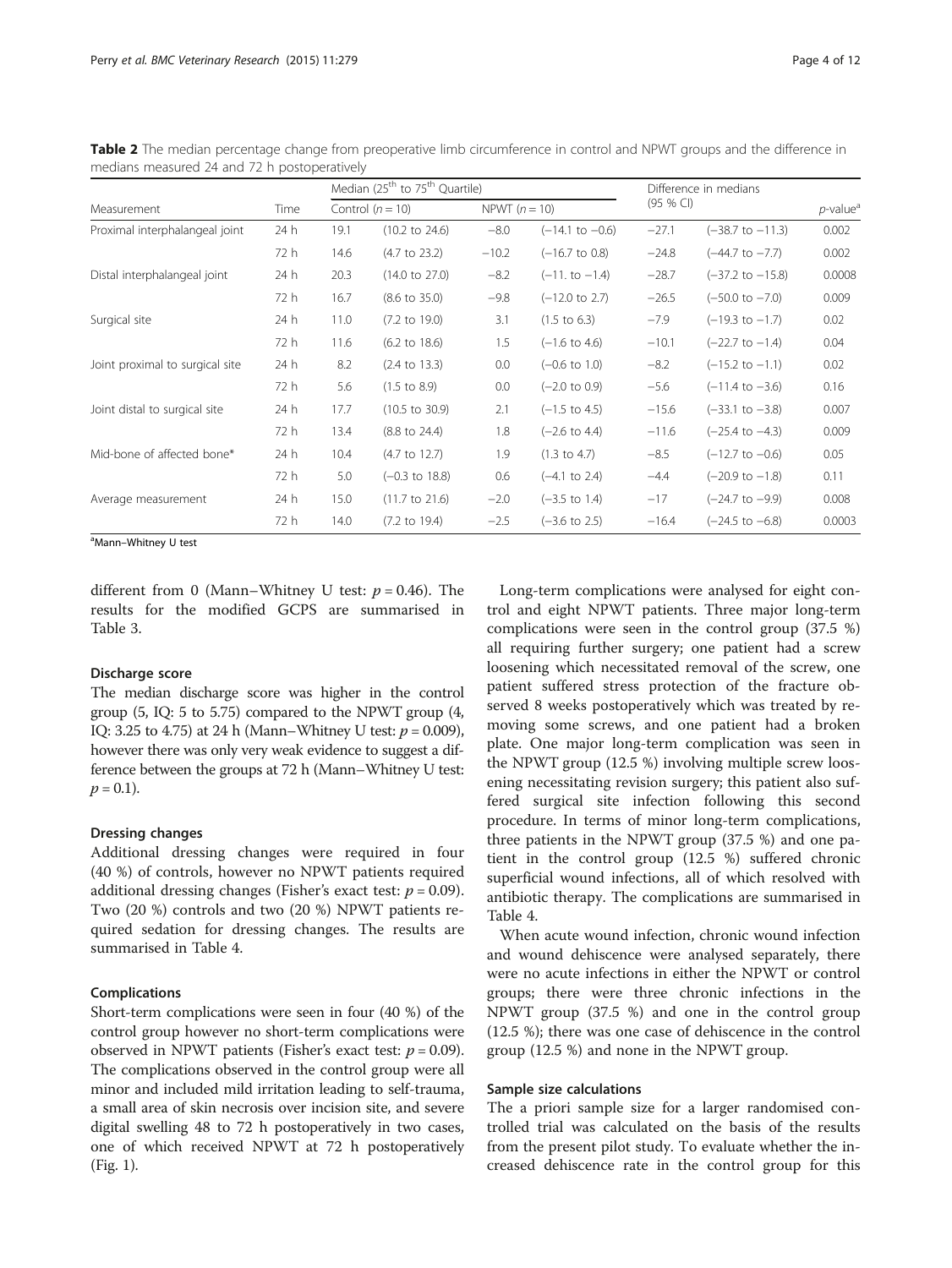|                             | Time | Median (25 <sup>th</sup> to 75 <sup>th</sup> Quartile) |                           |     |                           | Difference in medians |                          |                         |
|-----------------------------|------|--------------------------------------------------------|---------------------------|-----|---------------------------|-----------------------|--------------------------|-------------------------|
| Outcome                     |      |                                                        | Control $(n = 10)$        |     | NPWT $(n = 10)$           | $(95%$ CI)            |                          | $p$ -value <sup>a</sup> |
| Modified Glasgow Pain Score | 24h  | 3                                                      | (3 to 4)                  |     | $(1.5 \text{ to } 4)$     | 0                     | $(-2 \text{ to } 1)$     | 0.57                    |
|                             | 48 h | 3                                                      | $(2 \text{ to } 3)$       |     | (1 to 2.75)               | $-2$                  | $(-2.5 \text{ to } 0.5)$ | 0.17                    |
|                             | 72 h | 1.5                                                    | (1 to 2.75)               |     | (1 to 1.75)               | $-0.5$                | $(-2 \text{ to } 0.5)$   | 0.46                    |
| Discharge score             | 24 h | 5                                                      | $(5 \text{ to } 5.75)$    | 4   | $(3.25 \text{ to } 4.75)$ | -1                    | $(-2 \text{ to } 0)$     | 0.009                   |
|                             | 72 h | 4                                                      | $(2.25 \text{ to } 4.75)$ | 2.5 | $(2 \text{ to } 3)$       | $-1.5$                | $(-3 \text{ to } 1)$     | 0.1                     |

<span id="page-4-0"></span>Table 3 The difference in the median pain scores and discharge scores between control and NPWT groups

<sup>a</sup>Mann-Whitney U test

study is statistically significant (12.5 % in the control group and 0 % in the NPWT group) at least 31 animals would be required in each group. To evaluate a 25 % difference in the rate of surgical site infection (12.5 % in the control group and 37.5 % in the NPWT group) 45 animals would be needed in each group.

#### **Discussion**

Results from this study demonstrate two clear advantages of using NPWT in comparison to control treatment over these high risk incisions. Postoperative swelling was significantly reduced in patients treated with NPWT and wound discharge was also significantly reduced. This data indicates that use of NPWT may be a viable strategy to reduce wound complications associated with these incisions.

While there is an abundance of information in the human field regarding the use of NPWT on open wounds and a growing body of evidence in the veterinary literature too, the number of studies which have investigated the use of NPWT over closed surgical incisions is low. In the veterinary field, NPWT has been used over free full-thickness meshed skin grafts in dogs and has been shown to expedite granulation tissue formation and reduce graft necrosis [[23](#page-10-0)]. It has also been used to maintain viability of a skin flap in a dog [[24\]](#page-10-0). There are no prior reports in the veterinary literature regarding the

routine use of NPWT over closed, high-risk surgical incisions in an attempt to reduce complication rates. Information in the human literature provides promising results in terms of reducing wound dehiscence, infection rates, seroma formation and wound drainage [\[1, 19, 20](#page-10-0), [25](#page-10-0)] and the results of this preliminary study appear to corroborate these reports in terms of the reduced wound drainage as well as showing a significant decrease in distal limb swelling.

The mechanism of action of NPWT for augmentation of wound healing is not fully understood. Several mechanisms have been proposed including increased blood flow through capillary vessels, oedema reduction and mechanical stretching of cells leading to cell growth and expansion [\[26](#page-10-0), [27](#page-10-0)]. Postoperative swelling was significantly reduced in the patients in this study where NPWT was used. Potential mechanisms of action which may have contributed to this would include increased microvascular blood flow which has been demonstrated when using NPWT in several previous studies [[28](#page-10-0)–[32](#page-11-0)]. It has been demonstrated that this increased perfusion also occurs when NPWT is applied over intact skin [[33](#page-11-0)] and therefore it seems reasonable to assume that this would also occur over a closed surgical incision. The removal of excess interstitial fluid may contribute to this reduction in swelling. Traumatised tissue, such as in the high-energy fracture patients in this study, may generate

| Table 4 Differences in dressing changes and complications between control and NPWT groups |  |  |  |  |  |  |
|-------------------------------------------------------------------------------------------|--|--|--|--|--|--|
|-------------------------------------------------------------------------------------------|--|--|--|--|--|--|

|                                            | Number (%)           |                   |            | Odds ratio                  |                         |
|--------------------------------------------|----------------------|-------------------|------------|-----------------------------|-------------------------|
| Outcome                                    | Control $(n = 10)^a$ | NPWT $(n = 10)^b$ | $(95%$ CI) |                             | $p$ -value <sup>c</sup> |
| Additional dressing changes required       | 4(40%                | $0(0\%)$          | $\Omega$   | $(0.00 \text{ to } 1.30)$   | 0.09                    |
| Sedation required for dressing changes     | $2(20\%)$            | $2(20\%)$         |            | $(0.06 \text{ to } 17.08)$  |                         |
| Short-term complications                   | 4(40%                | $0(0\%)$          | $\Omega$   | $(0.00 \text{ to } 1.30)$   | 0.09                    |
| Major long-term complications <sup>d</sup> | 3(37.5 %)            | $1(12.5\%)$       | 0.29       | $(0.00 \text{ to } 5.49)$   | 0.56                    |
| Wound dehiscence                           | $1(12.5\%)$          | $0(0\%)$          | 0.0        | $(0.00 \text{ to } 34.67)$  | 0.47                    |
| Acute infection                            | $0(0\%)$             | $0(0\%)$          |            |                             |                         |
| Chronic infection                          | 1 (12.5 %)           | 3(37.5%)          | 3.84       | $(0.23 \text{ to } 250.88)$ | 0.57                    |

<sup>a</sup>There were 8 controls included in the analysis of long-term complications

<sup>b</sup>There were 8 NPWT patients included in the analysis of long-term complications

<sup>c</sup>Fisher's exact test<br><sup>d</sup>Presence of long

Presence of long term complications are unknown for 2 controls and 2 NPWT patients as they were lost-to-follow-up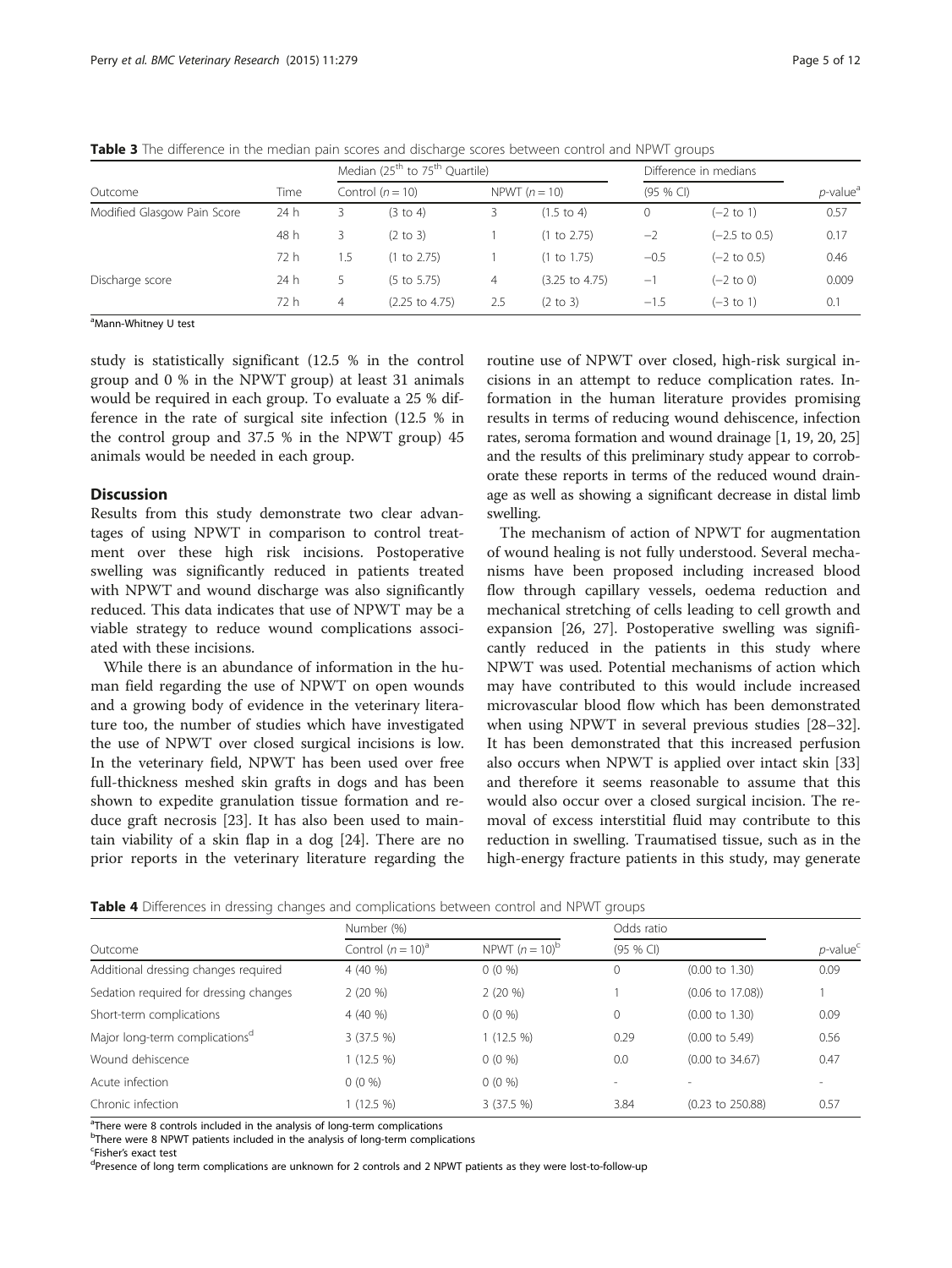<span id="page-5-0"></span>

excess fluid, as may tissue with compromised vascular outflow such as tissues which are under tension [[1\]](#page-10-0). It has been documented that achieving tension-free closure in arthrodesis cases can be difficult [\[4](#page-10-0)] and compromised circulatory drainage of the distal limb is possible [[2\]](#page-10-0). It has been shown that NPWT reduces haematoma and seroma formation in pigs and increases lymph clearance [\[34](#page-11-0)]. The incidence and volume of seroma formation following total hip replacements in people is reduced by postoperative NPWT [[25\]](#page-10-0). These methods could certainly have contributed to the reduction in postoperative swelling noted in this study.

The NPWT group had a statistically significant reduction in wound discharge 24 h postoperatively. The use of NPWT has been associated with earlier sealing of wounds [\[1\]](#page-10-0) and this may partially explain this finding. This earlier sealing of wounds may be related to one of the other mechanisms of action of NPWT; mechanical stress application to the tissue. The application of stress to the surrounding tissues deforms the extracellular matrix and cell cytoskeleton enhancing tissue growth and expansion. This causes the release of intracellular second messengers and up-regulation of immediate early oncogenes associated with cell-growth, proliferation and differentiation [[35](#page-11-0)–[37](#page-11-0)].

While the number of short-term complications and major long-term complications in this study was lower in the NPWT group, this was not statistically significant. When looking at the complications considered particularly relevant to this study (i.e. acute and chronic infection rates and dehiscence rates) the numbers were too small to achieve statistical significance. The number of patients in this initial study is too small to make any conclusions regarding whether this reduced swelling and discharge will yield the desired outcome of decreasing wound dehiscence, infection and general complication rates associated with these incisions. However, the risk of developing a surgical site infection is heavily dependent upon the condition of the wound at the end of the surgical procedure [\[20\]](#page-10-0). It is recognised that

increased interstitial pressure associated with severe swelling may result in occlusion of the microvasculature and lymphatics which leads to tissue hypoxia and necrosis [[1\]](#page-10-0), risk factors for wound infection and dehiscence. In addition, chronic wound interstitial fluid contains elevated levels of collagenases and elastase that degrade extracellular matrix proteins and the resultant degradation products may retard cell adhesion and migration [[36\]](#page-11-0). Therefore the significant reduction in swelling seen in this study could reasonably lead to a reduction in complications overall. A larger scale study would be required to confirm this.

There was only one minor case of wound dehiscence in this pilot study, however, wound dehiscence is a commonly recognised problem following high-energy trauma and arthrodesis [\[1](#page-10-0), [3](#page-10-0)–[5](#page-10-0)]. It is recognised that the use of sutures and staples induce stress concentrations where they engage the tissue and that elevated stress concentrations can cause ischaemia, fibrosis and tissue injury [[21\]](#page-10-0). This stress concentration can lead to suboptimal contact between the two sides of the incision which can result in haematoma or seroma formation with compromised wound environment, predisposing to complications [[21\]](#page-10-0). Finite element analysis and bench modelling has shown NPWT to reduce the shear stress concentrations at the sutures / staples, reduce lateral stresses around the incision and increase the forces required to disrupt the closed incision [[21](#page-10-0)] and this would be anticipated to reduce the risk of wound dehiscence [[38](#page-11-0)]. The reduction of stress concentrations around the sutures may also reduce the risk of surgical site infection as this will avoid localised areas of ischaemia which reduces the ability to clear infection and can lead to necrosis [\[39\]](#page-11-0).

It has been proposed that in human patients NPWT over closed surgical incisions may decrease the pain associated with these wounds [[22\]](#page-10-0) and therefore GCPS were performed 24, 48 and 72 h postoperatively in this study. There was weak evidence to suggest that the GCPS may be lower in NPWT-treated patients 48 h postoperatively but otherwise no significant differences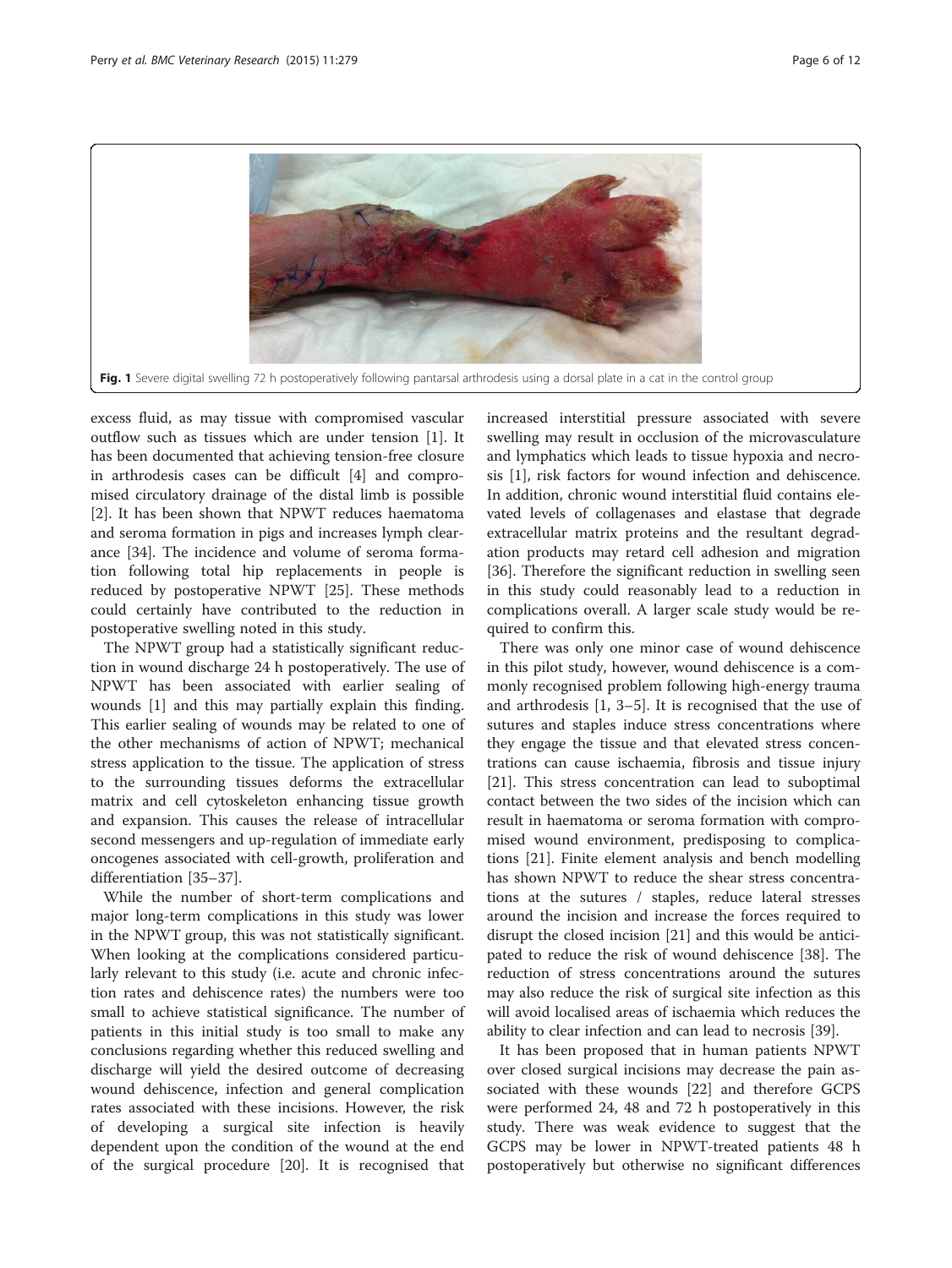were found. The significant reduction in swelling discussed above would be expected to be associated with increased comfort in these patients postoperatively and it is possible that the lack of evidence to suggest a reduction in pain is due to the small sample size of the pilot trial. It would be interesting to carry out a larger study to investigate this possibility. While the GCPS has been shown to measure pain [\[40\]](#page-11-0), assessing pain in animals is inherently difficult and remains subjective, this may have contributed to the lack of significance of these results. This effect could potentially have been reduced by using two or more assessors to score animals at the same time points. In addition, 35 % of the patients in this study were cats, and the GCPS used was not specifically created for use in this species. There are no validated subjective assessment instruments for the evaluation of postoperative pain in cats and therefore the authors considered it to be appropriate to use the GCPS for this study in order to maintain consistency between patients. This is an obvious study limitation however and may have contributed to the lack of significance of these findings. Although the authors adopted a standardised analgesia protocol in this study, unfortunately a relatively large number of patients developed signs which necessitated alteration of this with four patients (20 %) requiring a decrease in opioid analgesia and three (15 %) requiring an increase. This complicates assessment of the effect of closed incision management with NPWT on postoperative discomfort. The authors do not feel that this is a limitation which can ethically be avoided, however, the effects of this would be reduced in a larger scale study.

In this study, 40 % of the control cases required dressing changes over-and-above the scheduled ones at 24 and 72 h postoperatively. No NPWT-treated case required additional dressing changes. While statistical significance was not reached in this small study, this may be a type two error. Reasons for the additional dressing changes in the control patients included strike-through of the dressing and severe digital swelling. Given that both discharge and swelling were statistically significantly reduced in the NPWT-treated patients, it would be reasonable to expect that the number of additional dressing changes would also be less in this group. A larger study would be necessary to confirm this.

One concern of the authors when carrying out this study was that the NPWT-treated patients may have been more likely to require sedation to allow removal of the adhesive sheet associated with the dressing than the control patients. This was not demonstrated in the current study with only two patients in each group requiring sedation for dressing changes, however, with the small numbers examined here, it is possible that this concern may still be shown to be warranted following a larger study.

In this study NPWT was discontinued after the first 24-h postoperative period as detailed in a previous report [[22\]](#page-10-0). To the authors' knowledge there is no definitive recommendation regarding how long NPWT should be applied to a closed-incision in order to achieve maximal beneficial effect. In a recent review of the use of NPWT for management of incisions following orthopaedic surgery in human patients, nine different studies were evaluated reporting NPWT to be applied for a variable period between 24 h and ten days postoperatively [[41\]](#page-11-0). Further studies are justified in this area to ascertain the optimal duration of NPWT application in both human and veterinary patients.

# Limitations

The authors recognise some significant limitations associated with this study. One of these is the lack of blinding of the investigators. Ideally, the limb measurements, discharge scoring and pain scoring would have been carried out by an individual who was unaware of the dressing which had just been removed. This was primarily not carried out due to the requirement for an additional member of staff to be present at each dressing change for each patient in addition to the primary clinician in charge of the case which was not felt to be logistically possible.

The limb measurement method is also a limitation of the study. The inter- and intratester reliability of morphometric assessment of limb circumference has been shown to be poor in the brachium, crus and thigh, although measurements of the antebrachium gave moderate to fair results [[42\]](#page-11-0). The authors did attempt to maximise the reliability of these measurements by specifying anatomic landmarks and joint positions at which the measurements should be made which have been postulated to be causes of these poor results in previous studies [[42\]](#page-11-0). The authors did not feel that sedation of the patients was warranted in order to achieve more reliable measurements although it has been suggested that this may reduce variation [\[42](#page-11-0)]. Reliability of these measurements could have been improved by using a Gulick II tape measure in place of the umbilical tape used here. Umbilical tape was used in this study and disposed of after each use to limit the risk of transmission of nosocomial infection between patients. Another alternative would have been disposable flexible tape measures. The gold-standard in human medicine would be the use of CT or MRI but as these would necessitate sedation of the patient, this was not considered to be a reasonable, ethically justifiable alternative for these patients. In future studies, it would be possible to use CT or MRI for the patients which required sedation for the dressing change regardless, as this would allow a comparison to be made regarding the measurements achieved via these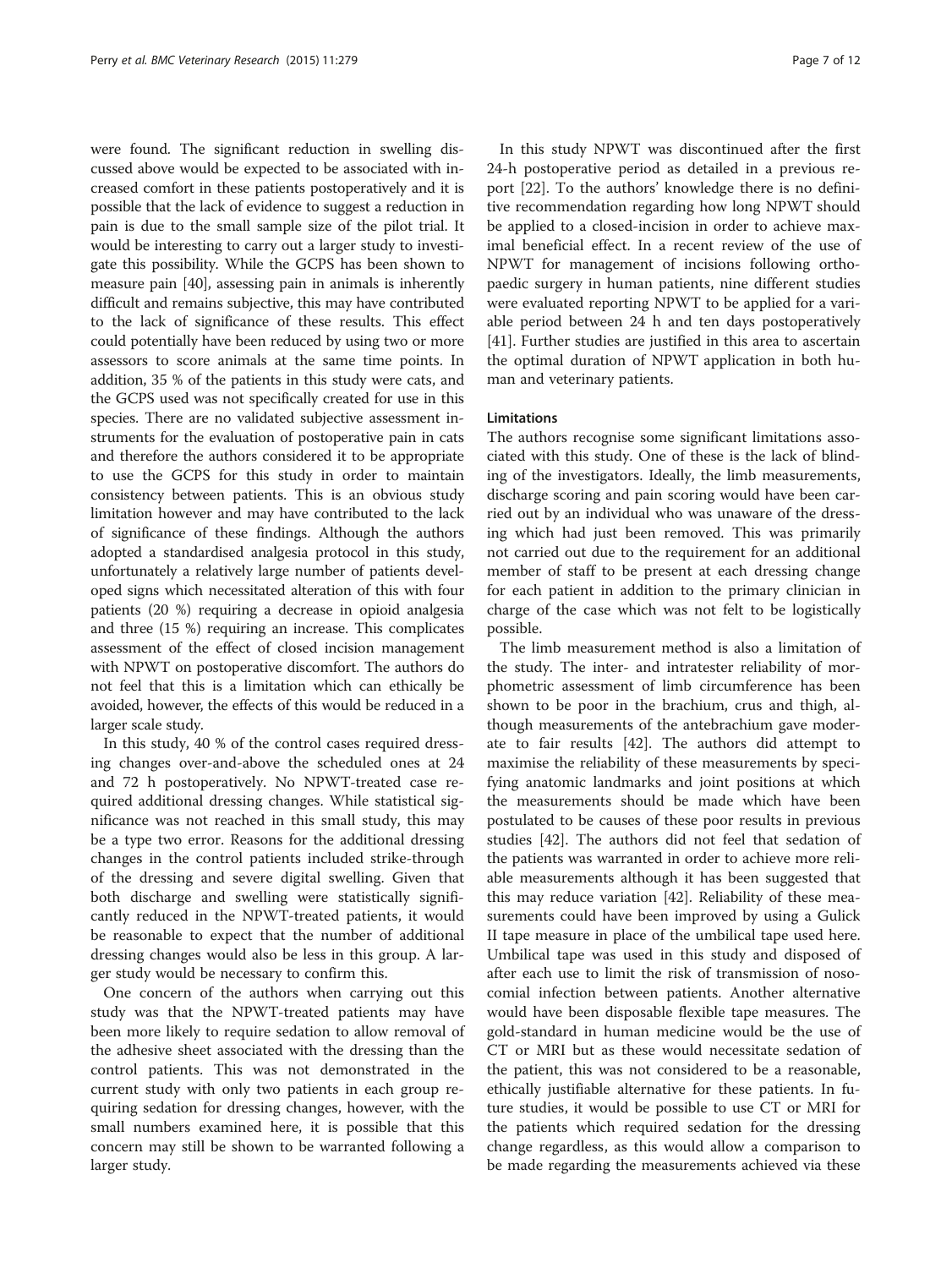techniques and those achieved using the more routinely adopted morphometric assessment.

The two groups were randomised via envelope pick and the only significant difference in demographic data between the two groups was in age, with the control patients being significantly younger than the NPWT patients. While this is not ideal, this is not felt likely to have adversely affected the results of our study as if anything this would be anticipated to bias the results in favour of control therapy with younger patients being anticipated to heal more uneventfully than older patients as a significant delay in wound healing has been reported in older human patients [\[43\]](#page-11-0).

The randomisation method chosen in this study resulted in an unequal distribution of cats and dogs in each group as well as an unequal distribution of fracture and arthrodesis cases in each group. This unfortunately resulted in some confounding factors which should be recognised. Differences in first intention healing of sutured wounds have been demonstrated between dogs and cats [\[44, 45](#page-11-0)] and interspecies differences have also been reported in the cutaneous vascular supply [\[46](#page-11-0)]. Therefore the unequal distribution of cats and dogs in the control and treatment groups may have influenced results. In addition, in the human field, several factors have been shown to influence the incidence of postoperative wound complications following similar interventions including grade of comminution of fracture [\[47](#page-11-0)], surgical time [[48\]](#page-11-0), delay between injury and surgery [[48, 49](#page-11-0)], wound closure technique [[49\]](#page-11-0) and bodymass index of the patient [[49\]](#page-11-0). Variation likely exists in many factors, including some of these mentioned, between high-energy fractures and arthrodesis cases and therefore the unequal distribution of these cases between groups may also have affected results. In future studies, in addition to a larger number of patients, a different randomisation method will be chosen allowing equal distribution of cats and dogs, and fracture and arthrodesis patients between treatment groups. A larger study will also allow the statistical analysis of dogs and cats to be separated in order to allow for further assessment of the interspecies differences in their response to this technique.

# Conclusions

This pilot study demonstrates statistically significant benefits to the use of NPWT over closed, high-risk, surgical incisions in terms of reduced swelling and reduced wound discharge. Following a larger study the authors anticipate that these benefits may result in a reduction in woundassociated complications postoperatively, specifically surgical site infections and wound dehiscence. Further benefits may become apparent following a larger study potentially including decreased levels of discomfort postoperatively and a reduction in the frequency of dressing changes required.

# Methods

This study was a prospective, randomised, controlled pilot study approved by the Ethics and Welfare committee at the Royal Veterinary College (RVC) with the approval number URN 2011 1116. In all cases owners signed a written consent form following a detailed verbal explanation of the study protocol.

#### Case selection

Cases were selected from within the population of client owned dogs at the RVC. Recruitment criteria included:

- 1. Any animal scheduled to undergo either partial- or pan-arthrodesis of the carpus or tarsus for any reason
- 2. Any animal deemed to have undergone high-energy trauma leading to a distal limb fracture requiring surgical stabilisation. Trauma is difficult to define given that the forces applied to a bone cannot be deduced from a description of the event. For this study, the criteria were considered fulfilled as long as cases with minimal trauma were excluded. The definition of "minimal trauma" in the human literature is "a fall from standing height or less" [[50,](#page-11-0) [51](#page-11-0)]. Clearly, for quadrupeds this is not strictly transferrable but high energy traumas were considered to be those that were as a result of a motor vehicle incident, a high-height fall or other severe accident where forces encountered were considered likely to be high.

There were several exclusion criteria. Any patient with a coagulopathy, any necrotic tissue in the region of the surgical site or any tumour tissue in the region of the surgical wound was excluded as these are all considered relative or complete contraindications to the use of NPWT [[52\]](#page-11-0). Open fractures, pathologic fractures and low-energy fractures were also excluded.

#### Randomisation and case management

Cases were randomised by envelope pick to one of two groups. Group 1 received the current standard of care with a soft support dressing applied postoperatively for 3–5 days; which was changed as necessary during that time. For the purposes of consistent monitoring, during this study the dressing was always changed at 24 h and 72 h postoperatively. Group 2 received NPWT at 125 mmHg for the first 24 h postoperatively in addition to the soft support dressing and then a soft support dressing alone as applied for Group 1. Following the initial 72–120 h study period the requirement for ongoing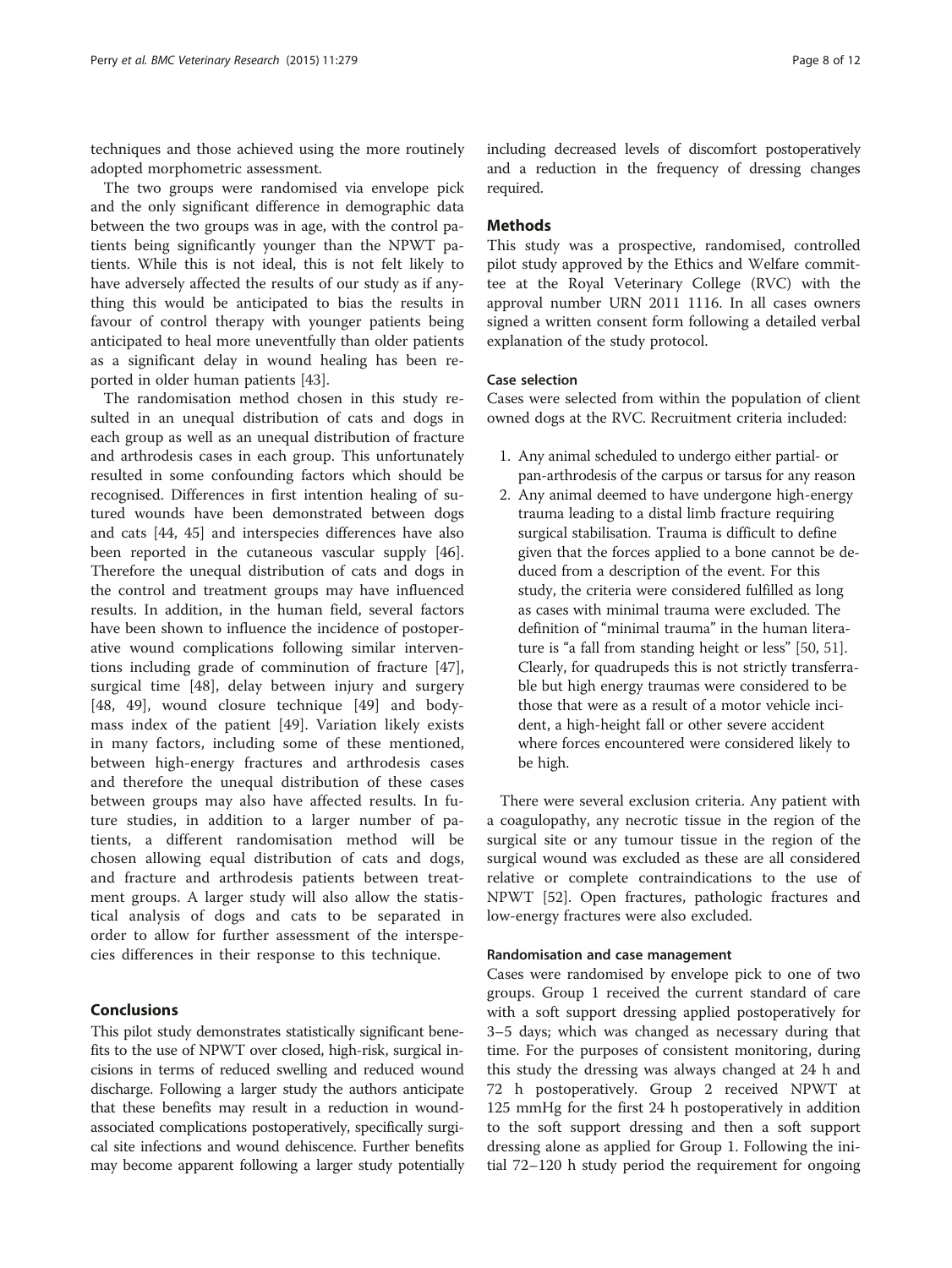external coaptation was judged on an individual case basis as determined by the clinician in charge of the case.

Following surgery and postoperative radiography the skin surrounding the wound was cleaned and dried using sterile saline and swabs. For patients randomised to Group 1, a nonadherent absorbent dressing was placed over the wound and a modified Robert Jones dressing applied. For patients randomised to Group 2, the NPWT was applied in standard fashion over the closed surgical incision using a nonadherent absorbent barrier over the closed surgical incision between the skin (and sutures) and the open-cell gauze (Renasys gauze, Smith and Nephew, Kingston upon Hull, England) which was placed over the wound. The transparent adhesive sheet (Renasys adhesive dressing, Smith and Nephew, Kingston upon Hull, England) was then secured to the skin to achieve an air-tight seal. A distance of 3–5 cms circumferential to the wound was covered. This necessitated enclosing the entire distal limb including the foot in smaller patients. A stab incision was made through the adhesive sheet and the adhesive port for the NPWT machine (Renasys port, Smith and Nephew, Kingston upon Hull, England) was applied over this incision. The tubing was positioned such that it coursed proximally toward the trunk. The tubing was attached to the NPWT adjustable pump (Renasys machine, Smith and Nephew, Kingston upon Hull, England) and negative pressure at 125 mmHg was applied continuously. A modified Robert Jones dressing was then applied over the NPWT dressing in the same way as for Group 1 cases.

# Quantitative measurement of swelling

Prior to surgery and whilst under general anaesthesia, for arthrodesis cases the circumference of the limb was measured at the joint proximal to the one to be operated, the joint to be operated, and the joint distal to the joint to be operated. The points on the limb equidistant between these joints were also measured. For distal limb fracture cases the circumference of the limb directly over the fracture site was measured. The circumference of the limb was also measured at the mid-point of this long bone, and at the joints distal and proximal to the fracture. For all cases, the width of the pes / manus was also measured at the level of the proximal interphalangeal joints (PIPJ) and distal interphalangeal joints (DIPJ) in order to allow a measure of digital swelling postoperatively. Similar measurements were taken from the contralateral non-affected limb. Table [5](#page-9-0) shows the anatomical landmarks used to maximise consistency between measurements. All joints were measured with the joint held in full extension, other than joints that had been arthrodesed; which were necessarily measured at the angle of arthrodesis. Measurements were made using cotton umbilical tape 0.32 cm in width (Cotton Umbilical Tape, Ethicon, Johnson and Johnson, St-Stevens-Woluwe, Belgium) passed around the limb and marked where the ends met using a permanent marker before measuring the length of the tape using a standard ruler. New umbilical tape was used for each measurement and for each patient to minimise cross-contamination.

Limb circumference and paw width measurements were repeated 24 and 72 h postoperatively and at time of last dressing change prior to discharge for all cases and at 48 h intervals for cases remaining in the hospital for longer than 72 h.

The percentage change in limb circumference, measured at the aforementioned six points on the limb that underwent surgery was calculated for measurements conducted at 24 and 72 h post-operatively. The mean of the six measurements was also calculated and compared between control and treatment groups at 24 and 72 h postoperatively. As the middle of the affected bone measurement was not specifically taken from arthrodesis patients, for these cases this was calculated as the average of circumference measurements taken at the middle of the bones proximal and distal to the joint operated.

# Analgesic protocol and pain scoring

A Glasgow Composite Measure Pain Score (GCPS) [[40, 53\]](#page-11-0) was completed for all cases every 24 h for the purpose of the study. A standardised analgesia regimen was employed for all patients to allow meaningful comparison. This was altered if health requirements dictated that this was necessary or if a pain score higher than 6/24 or 5/20 was noted. The analgesic protocol differed between dogs and cats. Dogs: All cases received a pure mu (μ) opioid agonist, 0.2 mg/kg methadone intravenously (IV) every 4 h for the first 24 h. Methadone was then decreased to 0.1 mg/kg IV every 4 h for the next 24 h. This was then reduced to a partial  $\mu$  opioid agonist, buprenorphine IV at 0.02 mg/kg every 6 h for the next 24 h and then 0.01 mg/kg IV every 6 h for the following 24 h. All cases received a non-steroidal anti-inflammatory medication unless a specific contraindication existed. Which specific non-steroidal anti-inflammatory was used varied depending on which drug had been administered prior to presentation. Cats: All cases received a pure mu (μ) opioid agonist 0.2 mg/kg methadone every 6 h IV for the first 24 h. This was then reduced to a partial  $μ$  opioid agonist, buprenorphine at 0.02 mg/kg IV every 6 h for the following 48 h before being reduced to 0.01 mg/kg IV every 6 h. All cases received meloxicam 0.05 mg/kg orally every 24 h unless a specific contraindication existed. The differences in the protocol were based upon information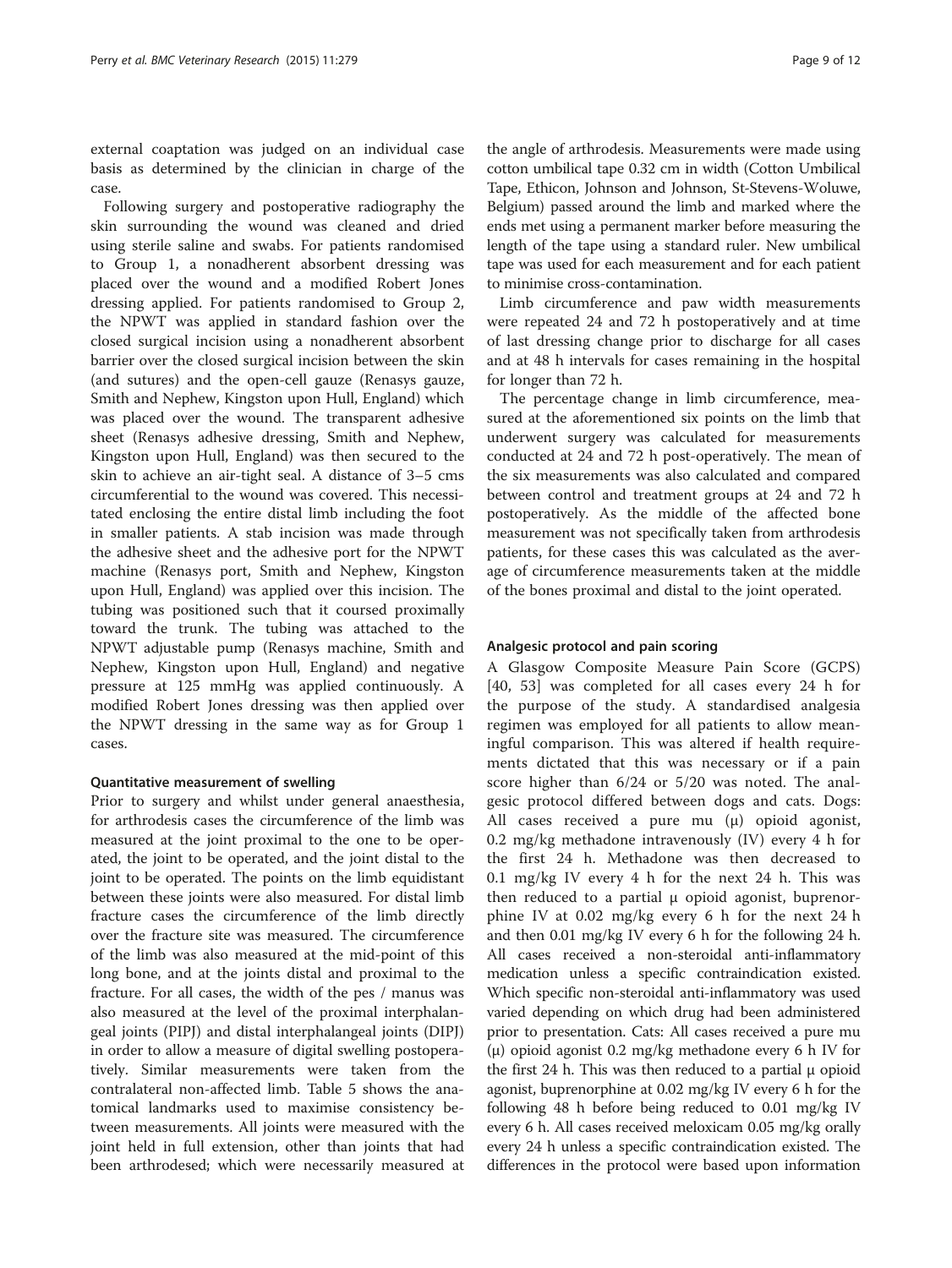<span id="page-9-0"></span>

| Table 5 Landmarks used to maximise consistency of |  |
|---------------------------------------------------|--|
| quantitative measurement of limb swelling         |  |

| Joint                       | Anatomical landmarks                                                                                                                                                           |
|-----------------------------|--------------------------------------------------------------------------------------------------------------------------------------------------------------------------------|
| Flbow                       | Circumferential measurement at level of lateral<br>epicondyle and medial epicondyle with elbow in full<br>extension                                                            |
| Carpus                      | Circumferential measurement at level of styloid<br>process of radius and styloid process of ulna with<br>carpus in full extension (unless arthrodesis<br>performed)            |
| Metacarpo-<br>phalangeal    | Circumferential measurement at the level of the<br>head of metacarpal five laterally and head of<br>metacarpal two medially with joint held in full<br>extension               |
| Proximal<br>interphalangeal | Measurement across dorsum of digits extending<br>from head of proximal phalanx five laterally to head<br>of proximal phalanx two medially with joint held in<br>full extension |
| Distal<br>interphalangeal   | Measurement across dorsum of digits extending<br>from head of middle phalanx five laterally to head<br>of middle phalanx two medially with joint held in<br>full extension     |
| Stifle                      | Circumferential measurement at level equidistant<br>between the tibial tuberosity and distal extent of<br>the patella with the stifle held in full extension                   |
| Tarso-crural                | Circumferential measurement at level of lateral<br>malleolus of fibula and medial malleolus of tibia<br>with joint held in full extension                                      |
| Metatarso-<br>phalangeal    | Circumferential measurement at the level of the<br>head of metatarsal five laterally and head of<br>metatarsal two medially with joint held in full<br>extension               |
| Proximal<br>interphalangeal | Measurement across dorsum of digits extending<br>from head of proximal phalanx five laterally to head<br>of proximal phalanx two medially with joint held in<br>full extension |
| Distal<br>interphalangeal   | Measurement across dorsum of digits extending<br>from head of middle phalanx five laterally to head<br>of middle phalanx two medially with joint held in<br>full extension     |

in the literature which suggests that buprenorphine is as effective as a pure μ opioid agonist in cats but with a longer duration of action [\[54](#page-11-0)–[56](#page-11-0)].

# Qualitative assessment of wound discharge

A wound grade criteria, adapted from that used by Stannard et al. [[1\]](#page-10-0), was applied at each dressing change as detailed below.

Grade 1 – No drainage

Grade  $2$  – Scant, no more than 3 small (<4 mm) drops on removed dressing

Grade 3 – Minimal, 2 or less drops <2 cm in size on removed dressing

Grade 4 – Mild, spots >2 cm, not full length of incision on removed dressing

Grade 5 – Moderate, drainage along full length of incision on removed dressing

Grade 6 – Marked, soaks the dressing between changes

# Additional data

The number of additional dressing changes, in addition to the standardised ones at 24 and 72 h postoperatively, was recorded for each patient. The sedation requirement for the dressing changes was also noted. Outcome data recorded included the development of any complications. Complications were defined as any undesirable outcome associated with the surgical procedure and were classified depending on severity as major (surgical intervention performed) or minor (managed without surgical intervention) and as short-term (occurring during the period of postoperative hospitalisation) or longterm (occurring at anytime thereafter). The development of postoperative infection was also recorded. These were categorised as acute infections (defined as occurring during the initial period of hospitalisation), late infections (defined as occurring at any point following discharge from the hospital) or wound dehiscence. This categorisation was based on previous studies [[19\]](#page-10-0). A wound was considered infected when a purulent discharge, abscess or sinus and / or one or more of the clinical signs of pain and localised swelling, redness, heat, fever or deep incision spontaneous dehiscence was identified on physical examination and / or when an organism was isolated from an aseptically collected sample by culture and / or a positive cytology study [\[57](#page-11-0), [58](#page-11-0)]. If possible, cases were reassessed at our hospital for suture or staple removal to allow monitoring for wound complications / infection. For those cases unable to return at 10–14 days postoperatively this assessment was performed by the local veterinarian. All cases were scheduled to return for postoperative radiography six to eight weeks postoperatively and where this had not been possible previously, information on wound complications was then collected retrospectively.

# Statistical analysis

The software R, version 2.15.3 ([https://www.r-projec](http://r-project.org/)[t.org\)](http://r-project.org/) packages stats, pairwiseCI, boot, epicalc, car and pwr, were used for all calculations. Data are presented as numbers (%) for binary variables or means (95 % CI) for continuous variables where data were normally distributed or median ( $25<sup>th</sup>$  to  $75<sup>th</sup>$  quartile (IQ)) for nonnormal continuous parameters. The analyses were performed on groups as "intention-to-treat", however as there were no protocol violations in the first 72 h postoperatively, the "per-protocol" results were the same for all results except long-term complications. Demographic data were compared between groups using the Mann– Whitney U test for ordinal data (age and duration of follow-up) or Fisher's exact test. Differences in postoperative swelling, modified GCPS and discharge scores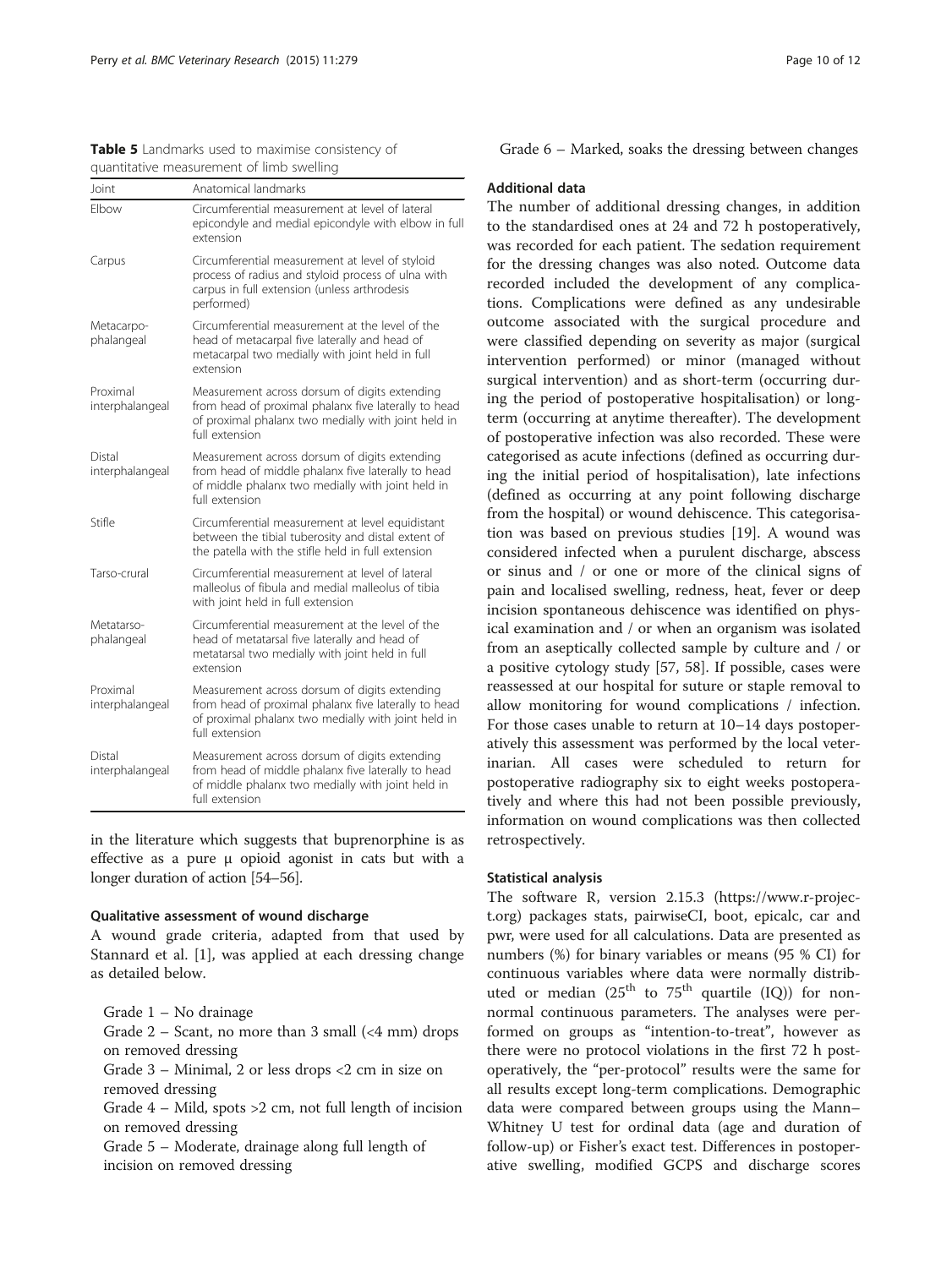<span id="page-10-0"></span>between the control and NPWT groups were assessed using the Mann–Whitney U tests, with significance level of 5 %. Confidence intervals for the difference in medians were calculated using bootstrap methods. Differences in dressing changes and complications between controls and NPWT patients were assessed using the Fisher's exact test.

Using the results from the pilot trial, sample size calculations were then conducted to calculate the number of animals which would need to be recruited for a larger study to determine whether NPWT could reduce wound-associated complications postoperatively, specifically surgical site infection and wound dehiscence. The number of animals per treatment group needed to provide 80 % power to detect differences in wound dehiscence rate and the rates of infection found in the pilot study at a significance level of 5 % was calculated.

#### Abbreviations

DIPJ: Distal Interphalangeal Joint; GCPS: Glasgow Composite Measure Pain Score; IV: Intravenous; NPWT: Negative Pressure Wound Therapy; PIPJ: Proximal Interphalangeal Joint; RVC: Royal Veterinary College.

#### Competing interests

The authors declare that they have no competing interests

#### Authors' contributions

KLP designed the study, evaluated cases, was involved in the analysis and interpretation of data and drafted the manuscript. LR evaluated cases and assisted in drafting the manuscript. DS evaluated cases and assisted in drafting the manuscript. MB was responsible for statistical analysis, was involved with analysis and interpretation of data and assisted in drafting the manuscript. All authors read and approved the final manuscript.

#### Acknowledgements

The authors would like to acknowledge the assistance of Pilar Lafuente, Elvin Kulendra, Faye Swinbourne, Poppy Bristow and Vincent Guerin with case recruitment and management.

#### Author details

<sup>1</sup>Department of Small Animal Clinical Sciences, College of Veterinary Medicine, Michigan State University, 736 Wilson Road, East Lansing, MI 48824, USA. <sup>2</sup>Department of Clinical Science and Services, The Royal Veterinary College, Hawkshead Lane, North Mymms, Hatfield, Hertfordshire AL9 7TA, UK.<sup>3</sup> Department of Production and Population Health, The Royal Veterinary College, Hawkshead Lane, North Mymms, Hatfield, Hertfordshire AL9 7TA, UK.

#### Received: 13 May 2015 Accepted: 4 November 2015 Published online: 09 November 2015

#### References

- Stannard JP, Robinson JT, Anderson ER, McGwin G Jr, Volgas DA, Alonso JE. Negative pressure wound therapy to treat haematomas and surgical incisions following high-energy trauma. J Trauma. 2006;60(6):1301–6.
- 2. Buote NJ, McDonald D, Radasch R. Pancarpal and Partial Carpal Arthrodesis. Compendium: Continuing Education for Veterinarians 2009: 180–192
- 3. Roch SP, Clements DN, Mitchell RAS, Downes C, Gemmill TJ, Macias C, et al. Complications following arthrodesis using bone plate fixation in dogs. J Small Anim Pract. 2007;49:117–26.
- 4. Li A, Gibson N, Carmichael S, D Bennett. Thirteen pancarpal arthrodeses using a 2.7/3.5 mm hybrid dynamic compression plates. Vet Comp Orthop Traumatol. 1999;12:102–7.
- 5. Allen MJ, Dyce J, Houlton JEF. Calcaneoquartal arthrodesis in the dog. J Small Anim Pract. 1993;34:205–10.
- 6. Fox JW, Golden GT. The use of drains in subcutaneous surgical procedures. Am J Surg. 1976;132:673–4.
- 7. Fay MF. Drainage systems. Their role in wound healing. AORN J. 1987;46:442–55.
- 8. Morykwas MJ. External application of sub-atmospheric pressure and healing: mechanisms of action. Wound Healing Soc. 1998;8:4–5.
- 9. Thompson JT, Marks MW. Negative Pressure Wound Therapy. Clin Plast Surg. 2007;34:673–84.
- 10. Lambert KV, Hayes P, McCarthy M. Vacuum assisted closure: a review of development and current applications. Eur J Vasc Endovasc Surg. 2005;29:219–26.
- 11. Krug E, Berg L, Lee C, Hudson D, Birke-Sorensen H, Depoorter M, et al. Evidence-based recommendations for the use of Negative Pressure Wound Therapy in traumatic wounds and reconstructive surgery: Steps towards an international concensus. Injury. 2011;42:S1–S12.
- 12. Demaria M, Stanley BJ, Hauptman JG, Steficek BA, Fritz MC, Ryan JM, et al. Effects of Negative Pressure Wound Therapy on Healing of Open Wounds in Dogs. Vet Surg. 2011;40:658–69.
- 13. Guille AE, Tseng LW, Orsher RJ. Use of Vacuum-assisted closure for management of a large skin wound in a cat. J Am Vet Med Assoc. 2007;230:1669–73.
- 14. Ben Amotz R, Lanz OI, Miller JM, Filipowicz DE, King MD. The use of vacuum-assisted closure therapy for the treatment of distal extremity wounds in 15 dogs. Vet Surg. 2007;36:684–90.
- 15. Jordan CJ, Kulendra E, Perry KL, Halfacree ZJ. Management of peristomal tissue necrosis following prepubic urethrostomy in a cat. Vet Comp Orthop Traumatol. 2012;25:433–7.
- 16. Owen LJ, Hotston-Moore A, Holt PE. Vacuum-assisted wound closure following urine-induced skin and thigh muscle necrosis in a cat. Vet Comp Orthop Traumatol. 2009;22:417–21.
- 17. Bertran J, Farrell M, Fitzpatrick N. Successful wound healing over exposed metal implants using vacuum-assisted wound closure in a dog. J Small Anim Pract. 2013;54:381–5.
- 18. Herscovici Jr D, Sanders RW, Scaduto JM, Infante A, DiPasquale T. Vacuumassisted wound closure (VAC therapy) for the management of patients with high-energy soft tissue injuries. J Orthop Trauma. 2003;17:683–8.
- 19. Stannard JP, Volgas DA, McGwin G, Stewart RL, Obremskey W, Moore T, et al. Incisional negative pressure wound therapy after high-risk lower extremity fractures. J Orthop Trauma. 2012;26:37–42.
- 20. Colli A. First experience with a new negative pressure incision management system on surgical incisions after cardiac surgery in high risk patients. J CardioThoracic Surg. 2011;6:160–5.
- 21. Wilkes RP, Kipaldi DV, Zhao Y, Kazala R, McNulty A. Closed incision management with negative pressure wound therapy (CIM): Biomechanics. Surg Innov. 2012;19:67–75.
- 22. DeCarbo WT, Hyer CF. Negative-pressure wound therapy applied to highrisk surgical incisions. J Foot Ankle Surg. 2010;49:299–300.
- 23. Stanley BJ, Pitt KA, Weder CD, Fritz MC, Hauptman JG, Steficek BA. Effects of negative pressure wound therapy on healing of free full-thickness skin grafts in dogs. Vet Surg. 2013;42:511–22.
- 24. Bristow PC, Perry KL, Halfacree ZJ, Lipscomb VJ. Use of vacuum-assisted closure to maintain viability of a skin flap in a dog. J Am Vet Med Assoc. 2013;243(6):863–8.
- 25. Pachowsky M, Gusinde J, Klein A, Lehrl S, Schulz-Drost S, Schlechtweg P, et al. Negative pressure wound therapy to prevent seromas and treat surgical incisions after total hip arthroplasty. Int Orthop. 2012;36:719–22.
- 26. Morywkas MJ, Argenta LC, Shelton-Brown EI, McGuirt W. Vacuum-assisted closure: a new method for wound control and treatment: animal studies and basic foundation. Ann Plast Surg. 1997;38:553–62.
- 27. Mendonca DA, Papini R, Price PE. Negative pressure wound therapy: a snapshot of the evidence. Int Wound J. 2006;3:261–71.
- 28. Chen SZ, Li J, Li XY, Xu LS. Effects of vacuum-assisted closure on wound microcirculation: an experimental study. Asian J Surg. 2005;28:211–7.
- 29. Lindstedt S, Malmsjo M, Ingemansson R. Blood flow changes in normal and ischaemic myocardium during topically applied negative pressure. Ann Thorac Surg. 2007;84:568–73.
- 30. Petzina R, Gustafsson L, Mokhtari A, Ingemansson R, Malmsjo M. Effect of vacuum-assisted closure on blood flow in the peristernal thoracic wall after internal mammary artery harvesting. Eur J Cardiothorac Surg. 2006;30:85–9.
- 31. Wackenfors A, Gastafsson R, Sjogren J, Algotsson L, Ingemansson R, Malmsjo M. Blood flow responses in the peristernal thoracic wall during vacuumassisted closure therapy. Ann Thorac Surg. 2005;79:1724–30.